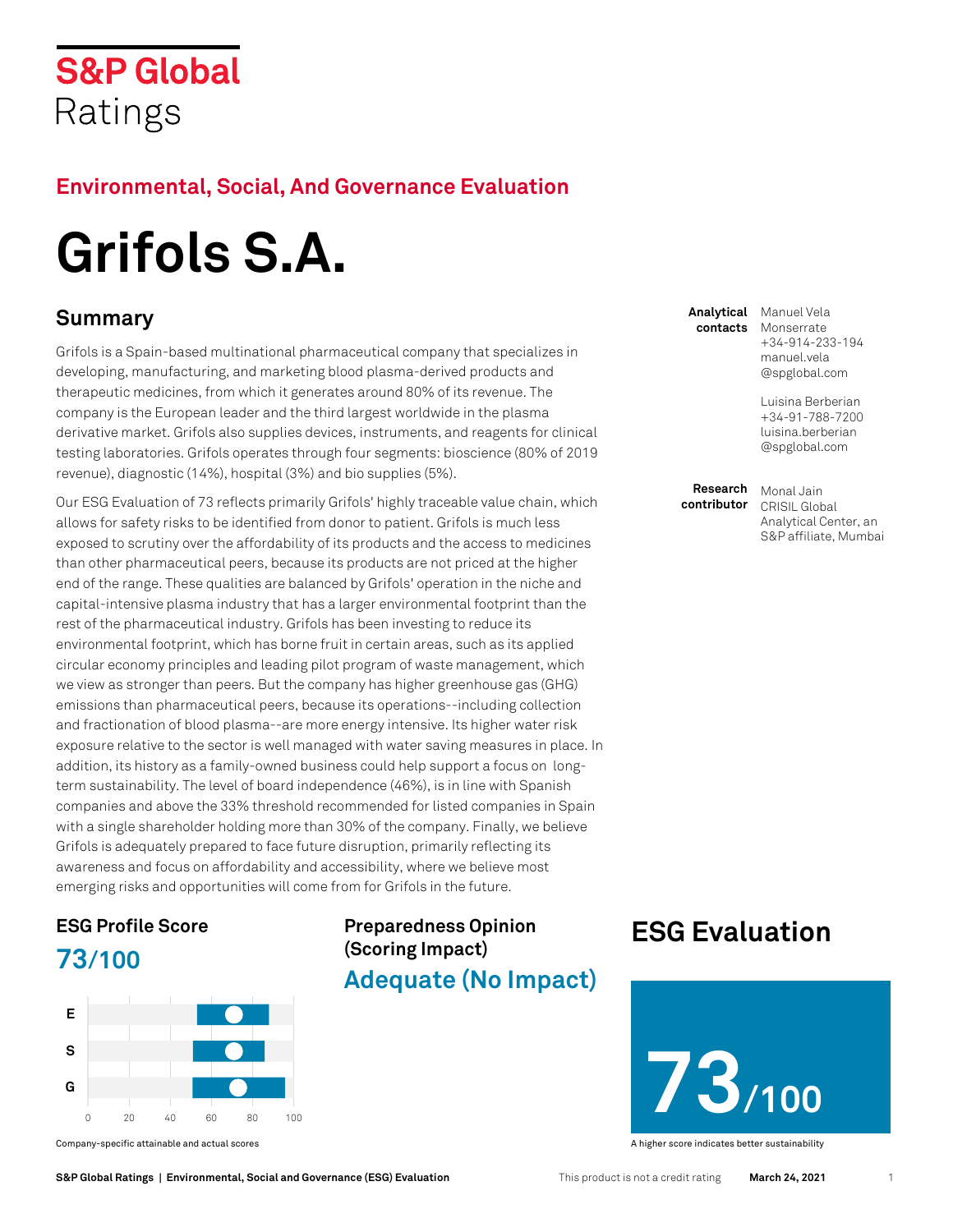### **Component Scores**

| <b>Environmental Profile</b> |                               |               | <b>Social Profile</b>        |                               |               | Governance Profile           |                                    |                |
|------------------------------|-------------------------------|---------------|------------------------------|-------------------------------|---------------|------------------------------|------------------------------------|----------------|
| <b>Sector/Region Score</b>   |                               | 41/50         | <b>Sector/Region Score</b>   |                               | 36/50         | <b>Sector/Region Score</b>   |                                    | 31/35          |
| <u>∕</u> ∰                   | Greenhouse<br>gas emissions   | Lagging       | ΜŇ                           | Workforce and<br>diversity    | Good          | ళ్లస్ట్రీ                    | Structure and<br>oversight         | Good           |
| $\overline{\mathbb{H}}$      | Waste and<br>pollution        | <b>Strong</b> | $\frac{1}{\sqrt{2}}$         | Safety<br>management          | <b>Strong</b> | 4∐∂                          | Code and values                    | Good           |
| اڪِ                          | Water use                     | Good          | 亡                            | Customer<br>engagement        | <b>Strong</b> | اا⊪ا                         | Transparency<br>and reporting      | <b>Strong</b>  |
| $\circledast$<br>Κ⊛          | Land use and<br>biodiversity  | <b>Strong</b> | ₩                            | Communities                   | Good          | F≘Ω                          | Financial and<br>operational risks | <b>Neutral</b> |
| Åℿ                           | General factors<br>(optional) | $+2$          | Åℿ                           | General factors<br>(optional) | <b>None</b>   | Åℿ                           | General factors<br>(optional)      | <b>None</b>    |
| <b>Entity-Specific Score</b> |                               | 33/50         | <b>Entity-Specific Score</b> |                               | 35/50         | <b>Entity-Specific Score</b> |                                    | 42/65          |
| E-Profile (30%)              |                               | 74/100        | S-Profile (30%)              |                               | 71/100        | G-Profile (40%)              |                                    | 73/100         |
|                              |                               |               |                              |                               |               |                              |                                    |                |

#### **[ESG Profile](#page-2-0) (including any a[djustments\)](#page-2-0) 73/100**

#### **Environmental Profile Social Profile Governance Profile**

|                              | aunurat rauturu<br>(optional)      | None      |
|------------------------------|------------------------------------|-----------|
| <b>Entity-Specific Score</b> | 42/65                              |           |
| G-Profile (40%)              |                                    | 73/100    |
|                              | 73/100                             |           |
|                              | This figure is subject to rounding |           |
| Capabilities                 |                                    |           |
| Awareness                    |                                    | Good      |
| Assessment                   |                                    | Good      |
| Action plan                  |                                    | Excellent |

#### **Preparedness Summary**

L.

Grifols is adequately prepared to face future disruption and to take advantage of growing demand in the plasma derivatives industry. In addition, we view favorably Grifols' focus on expanding affordable access to its plasma-based treatments.

The board has shown appropriate engagement with long-term strategy development and execution. We view positively the strategic alliances that the company forms, and its ability to adapt quickly to new opportunities, such as the development of treatments for COVID-19. We believe this demonstrates excellent action-planning and decisionmaking.

#### <span id="page-1-0"></span>**Preparedness Opinion (Scoring Impact) Adequate (No Impact)**

Culture **Good** Decision-making **Excellent**

**Embeddedness**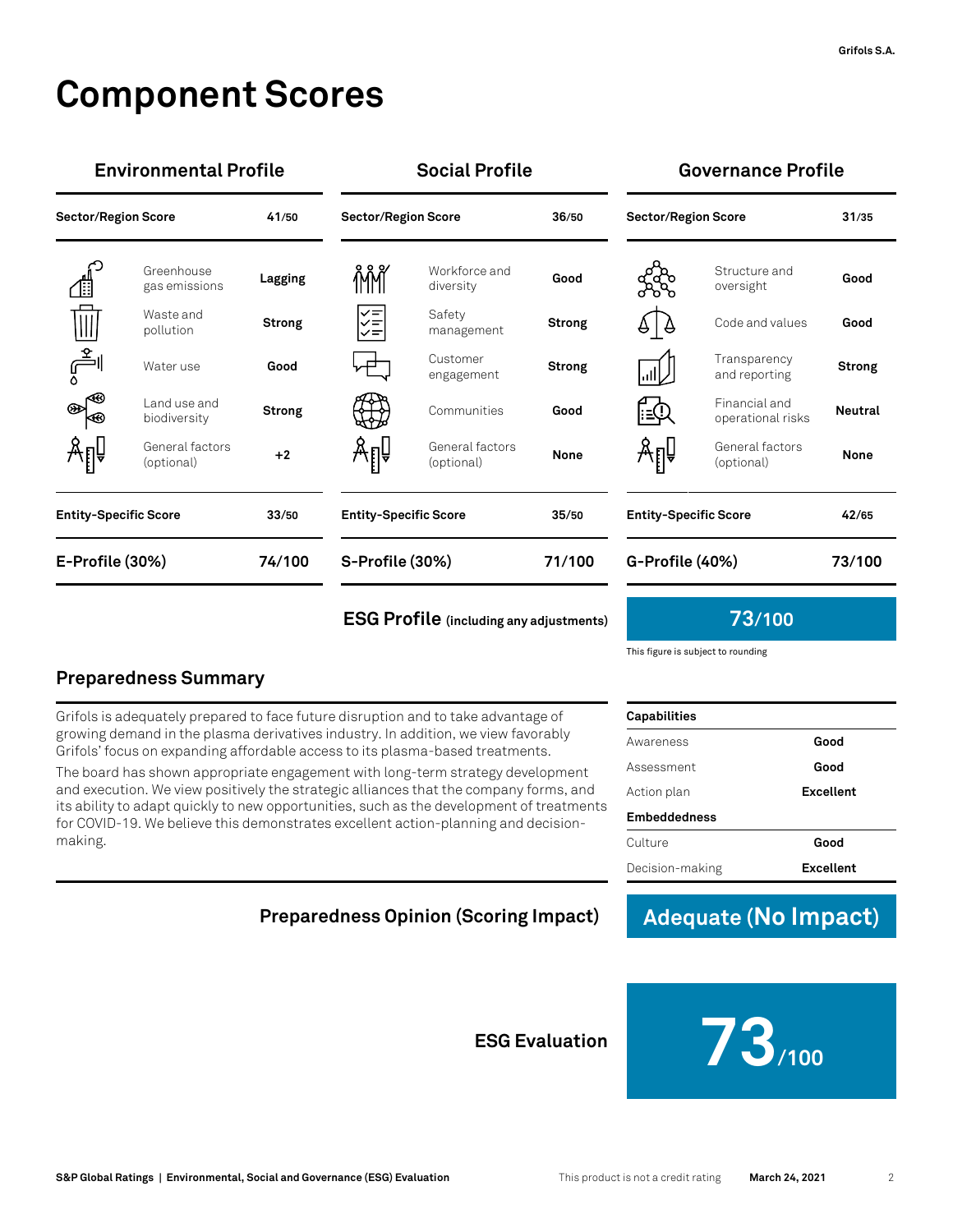# <span id="page-2-0"></span>Environmental Profile **74**/100

#### **[Sector/Region Score](#page-9-0) (41/50)**

Grifols operates in the pharmaceutical sector, manufacturing blood plasma-derived products (80% of revenue) and medical equipment and supplies (20%). The pharmaceutical industry has relatively low exposure to environmental risks compared with sectors. The main risks come from GHG emissions from energy use and refrigerants, plastic packaging waste and pharmaceutical pollutants leaching into water ways, and water used directly in production and for cleaning.

#### **Entity-Specific Score (33/50)**



<span id="page-2-1"></span>**Grifols' GHG intensity is higher than plasma peers and the broader pharma sector, despite its continuous investments in renewable energy, cogeneration, and resource efficiency.** The company targets consuming 70% of electricity from renewable sources by 2030; however, its progress is limited to date. Grifols also targets reducing its GHG emissions by 40% per production unit by 2030 from 2018 levels (10.6% achieved since 2016). Nevertheless, we view positively Grifols' strong initiatives to manage its emissions, including installing photovoltaic plants, replacing refrigerant gases with natural substitutes like ammonia, and purchasing renewable electricity through purchase power agreements. We also view positively the variable remuneration of the energy management team linked to energy efficiency improvement targets. We believe these investments and initiatives could eventually help Grifols bring its GHG emissions down to a level more in line with the industry median.

**Grifols' strong performance on waste and pollution reflects smaller hazardous waste generation compared with plasma peers, strong circular economy initiatives for waste management, and reduced exposure to sensitive pollutants compared with the broader pharmaceutical sector.** Plasma is a less harmful pollutant than other pharmaceuticals, being bio-based and less costly to remove in water treatment, and the company treats the water it uses for high organic content prior to discharging it back to the mains. We view positively the company's waste management practices that include anaerobic digestion, energy recovery, material recovery, modifying packaging, and being a part of various programs on raising awareness on disposal methods for hospitals and households. Grifols has a successful pilot of near 100% waste diversion from landfill in one of its facilities in the U.S., which we view as moving the industry forward. Grifols also focused on reducing wasted plasma, which is a concern in lower income countries.

**Grifols' proactive water management balances elevated water use and exposure to water stress regions compared with other pharmaceutical companies.** The group has been more active than most at implementing water-saving measures (at 75% of its manufacturing facilities; equivalent to 95% of its production), resulting in lower water intensity than peers and the industry average. This translated into a reduction in water use in 2019 (6.4% reduction in 2019, versus 2018, despite a 9.8% increase in production) and in wastewater discharge (17.4% reduction in 2019, versus 2018). We view these measures as commensurate with Grifols' exposure to water stress (20% of water consumption sourced from water-stressed regions like Murcia, California, and North Carolina). In addition, Grifols has had initiatives in place for several years to protect the natural areas and wildlife habitat on its properties, a practice we see as more advanced than peers.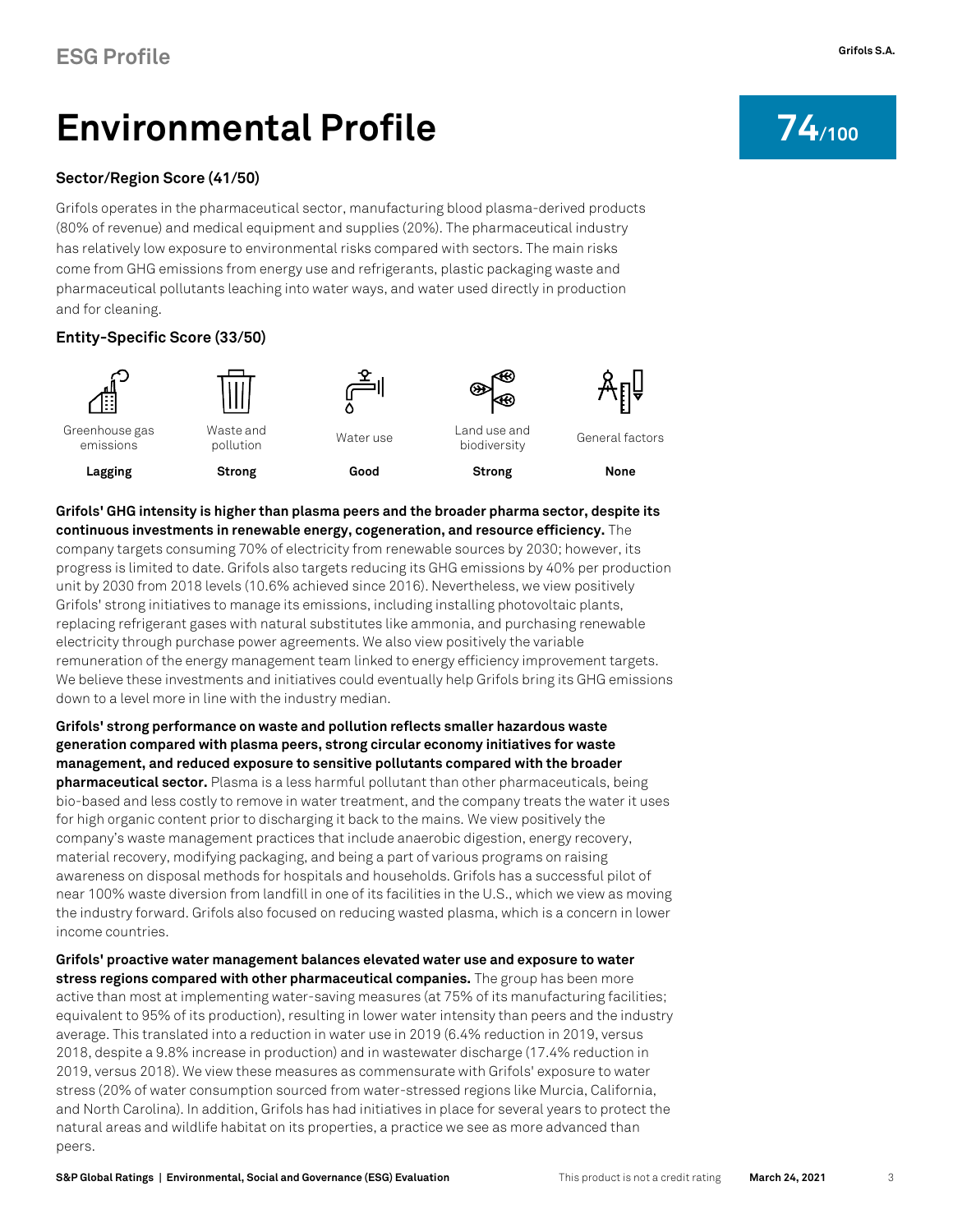# **Social Profile 21** 100

#### **[Sector/Region Score](#page-9-0) (36/50)**

We believe the pharmaceutical sector will experience increasing pressure from the growing gap in products accessibility, pricing transparency, cost control, and the focus on increasing safety and quality of care. Safety is also a major risk given that medical errors--including product recalls, misuse, and failure--could lead to public health issues, erosion of public trust, and litigation.

#### **Entity-Specific Score (35/50)**



**Grifols' unique and strong approach to product safety includes a plasma tracing program and moving regulatory safety requirements forward.** The group's safety track record has remained stronger than peers over the years, with zero product recalls or major incidents, despite the complexities involved in sourcing, processing, and delivering plasma-based therapies. Notably, Grifols has been the only plasma company to consistently publish the source and traceability of its plasma, and relevant information in case of product malformation or contamination. Grifols is considered an industry leader in terms of safety and quality standards by regulatory bodies such as the U.S. Food and Drug Administration. The traceability program also ensures the health of donors is closely monitored. We believe this level of monitoring is uncommon in the industry.

**Grifols' employee policies and workforce diversity are in line with those of industry peers.** Grifols' workforce has technical experts and clinic-based staff who require specific training, which the company manages using standard recruitment and employee engagement programs. Although turnover rates have shown an increasing trend in the last few years, we do not believe this is a concern, due to high employee satisfaction rates and the group's robust skills development program. Turnover rates are relatively high for Grifols (32% in 2019), due to the high proportion of entry level positions filled in the donor centers that tend to rotate frequently.

**Grifols has strong engagement with patients, public authorities, and private organizations to ensure the accessibility and affordability of its products.** The price of plasma has remained stable and does not have the same level of public scrutiny over the affordability of its products and the access to medicines, compared with other pharmaceuticals. Plasma is increasingly becoming a matter of national interest for many countries, given constrained supply. We view positively Grifols' active engagement with new customers to ensure the accessibility of plasma across different regions, as evidenced by its recent agreements with public health authorities in Egypt and Chinese plasma-based group Shanghai RAAS.

**We believe Grifols utilizes a transparent, fair, and stakeholder-centric approach to the sourcing of plasma.** Grifols compensates donors with a flat fee regardless of the plasma extracted, which removes any pervasive incentive to donate higher quantities. These practices, among others, support our view that Grifols is managing the public scrutiny of the industry's impact on community stakeholders well.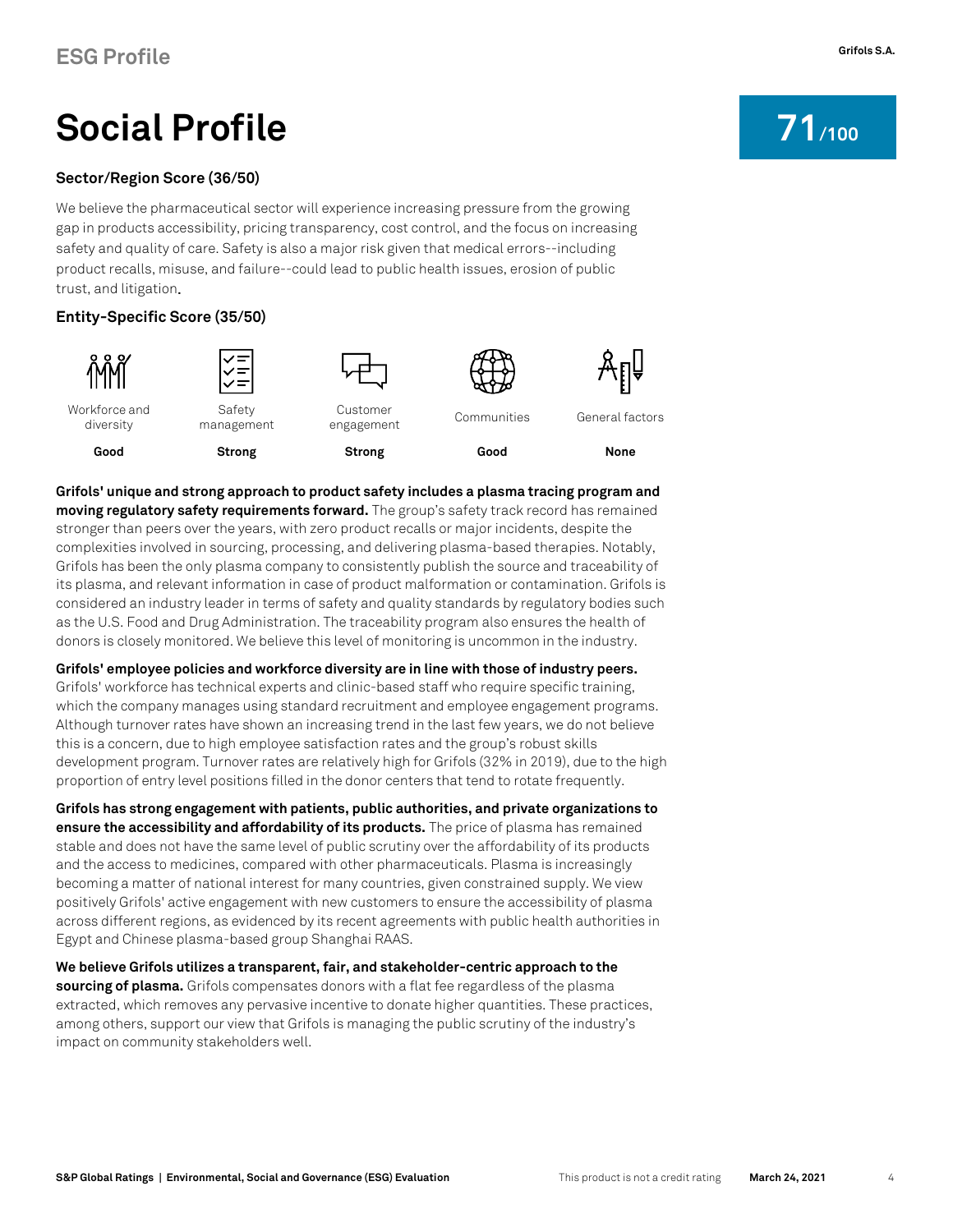# Governance Profile **73**/100

#### **[Sector/Region Score](#page-9-0) (31/35)**

Grifols is headquartered in Spain, a country that has strong rule of law and institutions and relatively robust governance standards. This is also the case for most of the countries in which Grifols operates (67% of revenue in 2019 originated from the U.S. and 15% from Europe).

#### **Entity-Specific Score (42/65)**



**We view Grifols' board as adequately diversified in terms of gender, skillset, and experience, in line with the regional governance standards.** The board has a broad spectrum of experience in varied areas of finance, health care, science, legal, corporate management, and medicine and has 31% female directors, slightly lower than Spanish standards (which targets 40% female representation for publicly listed companies). The concentration of power posed by the proprietary chairman and co-CEOs representing the family stake is offset to some extent by the presence of an independent lead director. This is also supported by the independent chairs of the audit and the appointments and remuneration committees. Average tenure of board members is 10 years, with board members that represent the family having tenures extending 20 to 30 years. The level of board independence (46%), is in line with Spanish companies and above the 33% threshold recommended for listed companies in Spain with a single shareholder holding more than 30% of the company.

#### **Grifols has the relevant codes of conduct and aligns its mission with the sustainable**

**development goals.** The board has an external evaluator for employee remuneration and gender pay-gap and the company reports metrics related to pay gaps at all levels, which we view as above industry standards. However, the company does not disclose its CEO-to-employee pay ratio and we view the executive remuneration to be entirely short-term focused. It receives a high proportion of negative votes from shareholders (39% in 2019). Still, the family-related legacy seems to be creating a natural long-term incentive for Grifols' co-CEOs. We note that the group has performed related-party transactions in the past and we will monitor the transparency of such transactions in line with global standards. Grifols has a global compliance program and a transparency-training program for its U.S. employees, in line with industry standards.

**We view Grifols' public disclosures as comprehensive, covering varied financial and nonfinancial metrics, targets, policies, and procedures to achieve set targets.** The company reports its sustainability metrics in line with various frameworks and international standards. The group has a transparent policy on disclosing donor compensation publicly and reports tax contribution by geography. We view the level of disclosure in line with global standard practices.

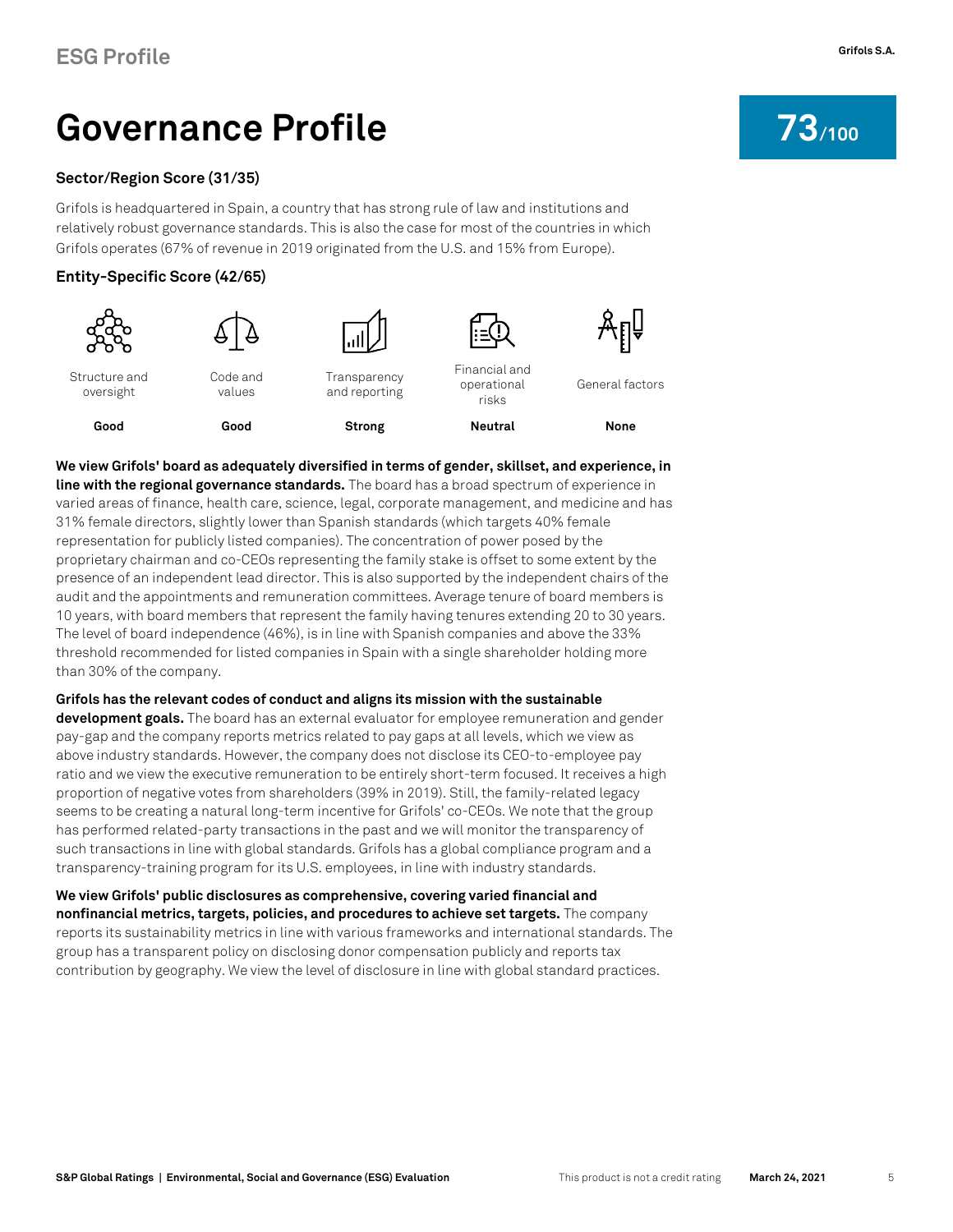# **Preparedness Opinion Adequate**



| Preparedness    | Low        | Emerging | <b>Adequate</b>  | Strong | Best in class |
|-----------------|------------|----------|------------------|--------|---------------|
|                 |            |          |                  |        |               |
| Awareness       | Developing | Good     | Excellent        |        |               |
| Assessment      | Developing | Good     | Excellent        |        |               |
| Action          | Developing | Good     | <b>Excellent</b> |        |               |
| Culture         | Developing | Good     | Excellent        |        |               |
| Decision-making | Developing | Good     | <b>Excellent</b> |        |               |

#### **Summary**

Grifols' board has clear plans to maintain its position as one of the largest providers of plasma treatments and an organization that executes on the strategy. We believe the board leverages well its internal risk management to reveal risks and opportunities, and the company assesses risks and opportunities using traditional techniques such as internal audits. We believe Grifols' board has put in place robust action plans to secure collection and supply deals with countries throughout the world and the excellent strategic decision-making that leverages bottom-up innovation and savvy partnerships of companies developing new treatments. In our view, the company retains its position as a leading plasma company offering safe and affordably priced treatments to governments and doctors around the world.

Grifols' strategy is to continue to address the shortfall in plasma supply by working with key stakeholders to implement donor programs that suit different regulatory approaches to donations and shifts in plasma demand. The company's strategy remains resilient to uncertainty, thanks to a focus on innovative acquisitions in emerging markets and in treatment technologies. The company's focus on long-term social and environmental trends is well embedded within decisionmaking and tiers of management. The family ownership history creates a naturally long-term culture within the board and senior management that we view positively. Our view is that the company takes enough steps to ensure its culture is percolated throughout the organization and is mindful of this during acquisitions.

**Awareness** Developing **Good** Excellent

Grifols has a strong standing in the plasma industry, backed by its long history and resilience through past crises. In our view, the company's strengths align with its strategy to expand into new emerging markets where plasma treatments are increasingly seen as an issue of national security. Risks and opportunities are brought to the board from several committees' in-depth discussions with management and internal audits, as well as from external expertise where necessary. The board has a clear view of which risks are operational and which are strategic in nature, demonstrating an advanced articulation of the nuances, and how these might play out. For example, recombinants are an emerging therapeutic trend, although it is currently uncertain to what extent these will form part of pharmaceutical treatments in the long term. The COVID-19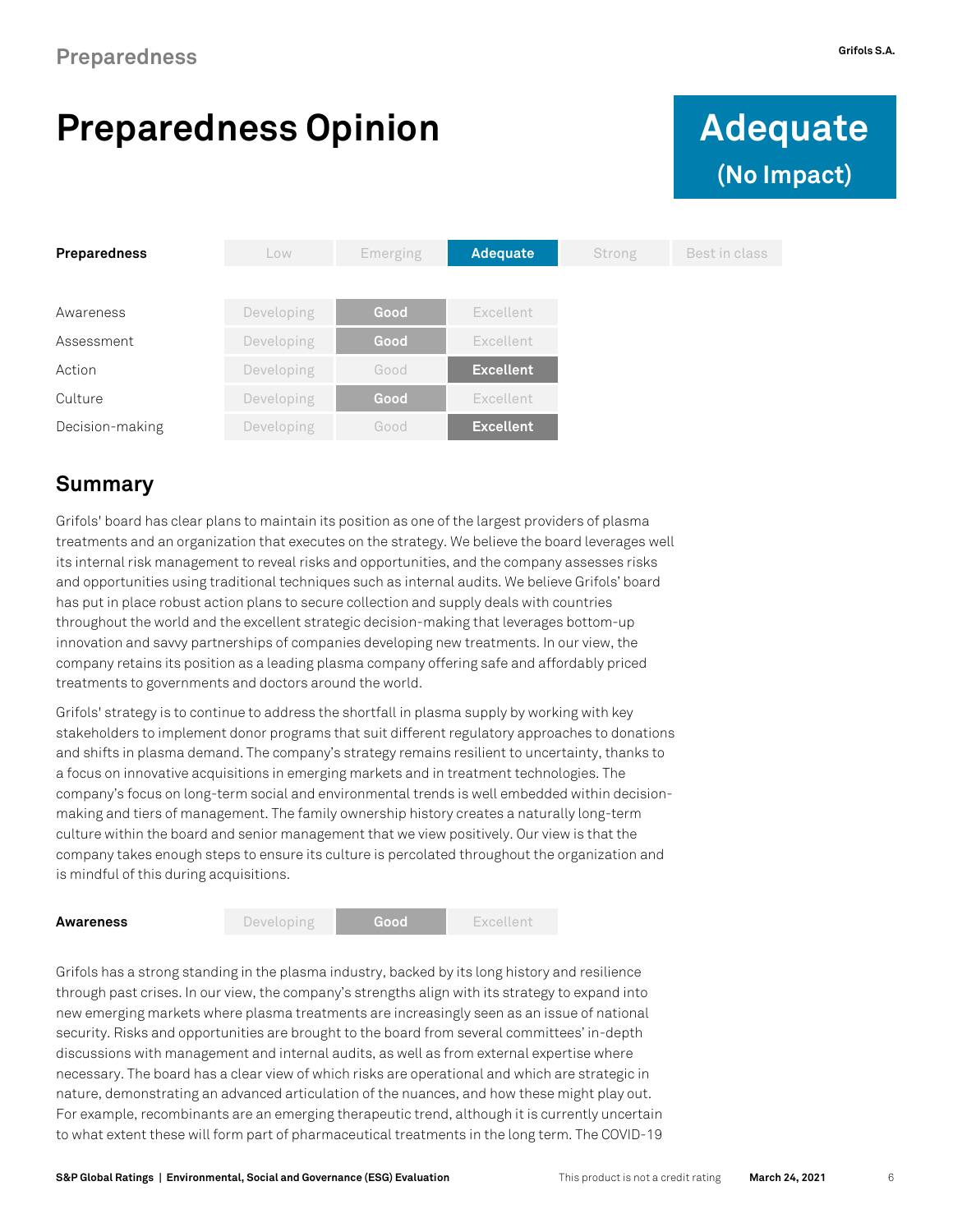#### **Preparedness Grifols S.A.**

pandemic has shed further light on the importance of plasma and governments' need for a resilient supply. Given the opportunities in the plasma sector, we understand that Grifols has chosen to remain focused on plasma-based treatments. However, we believe this somewhat limits its awareness of possible disruptive nonplasma treatments, such as gene-based therapies or plasma recombinants.



We understand Grifols' board assesses risks and opportunities using traditional enterprise risk management techniques, such as internal audits and materiality matrices, combined with the deep experience of board members. The head of internal audit reports at least three times a year to the risk committee on the results of the assessment, which we view as standard practice within large multinationals like Grifols. We note that the materiality of the risks and the dynamics are factored into their assessment processes, which we view as demonstrating a well-managed assessment framework. The board does not participate in scenario planning, which we see in more advanced companies. The company brings in external consultants every two years to improve these processes, and therefore stays up to date.



The board develops action plans for all levels of risks from immediate and impactful ones, to those with low certainty, which we view as advanced practice. We view positively that the board specifically includes relevant external stakeholders (namely, doctors and governments) in its plans, empowers its executive team to lead on execution, and remains engaged for updates. The rapid response of developing a treatment for COVID-19 is evidence, in our view, of a responsive board with the expertise to adapt the business to emerging opportunities. Research to address unmet medical needs and the use of plasma in a vast array of therapeutical indications, such as Grifols' AMBAR project to treat Alzheimer's, are also a testament of how the board supports innovation and drives new initiatives. For the more uncertain long-term risks, such as shifting geopolitics and national security, the board has a robust strategy that we believe will keep the company resilient. The board actively engages with public authorities and governmental institutions to address the global shortage of plasma and drives initiatives to ensure the accessibility and affordability of the group's treatments. For example, the announced strategic alliance between Grifols and the Egyptian government, which aims at addressing plasma shortages in the country, has been many years in the making.



Grifols' culture reflects its origins as a family business, which the board and senior management describe as an intrinsic motive to focus on the company's long-term sustainability. The CFO has the responsibility for integrating new acquisitions into Grifols and disseminating its culture. For example, when acquiring new facilities, Grifols may temporary shut production in one or several manufacturing plants to bring the safety standards up to the group level, which evidences Grifols' commitment to ensuring the group's culture is aligned across all of its facilities. Finally, we note that Grifols trains new employees on the Grifols' culture and how it applies to their new roles, which further supports our assessment.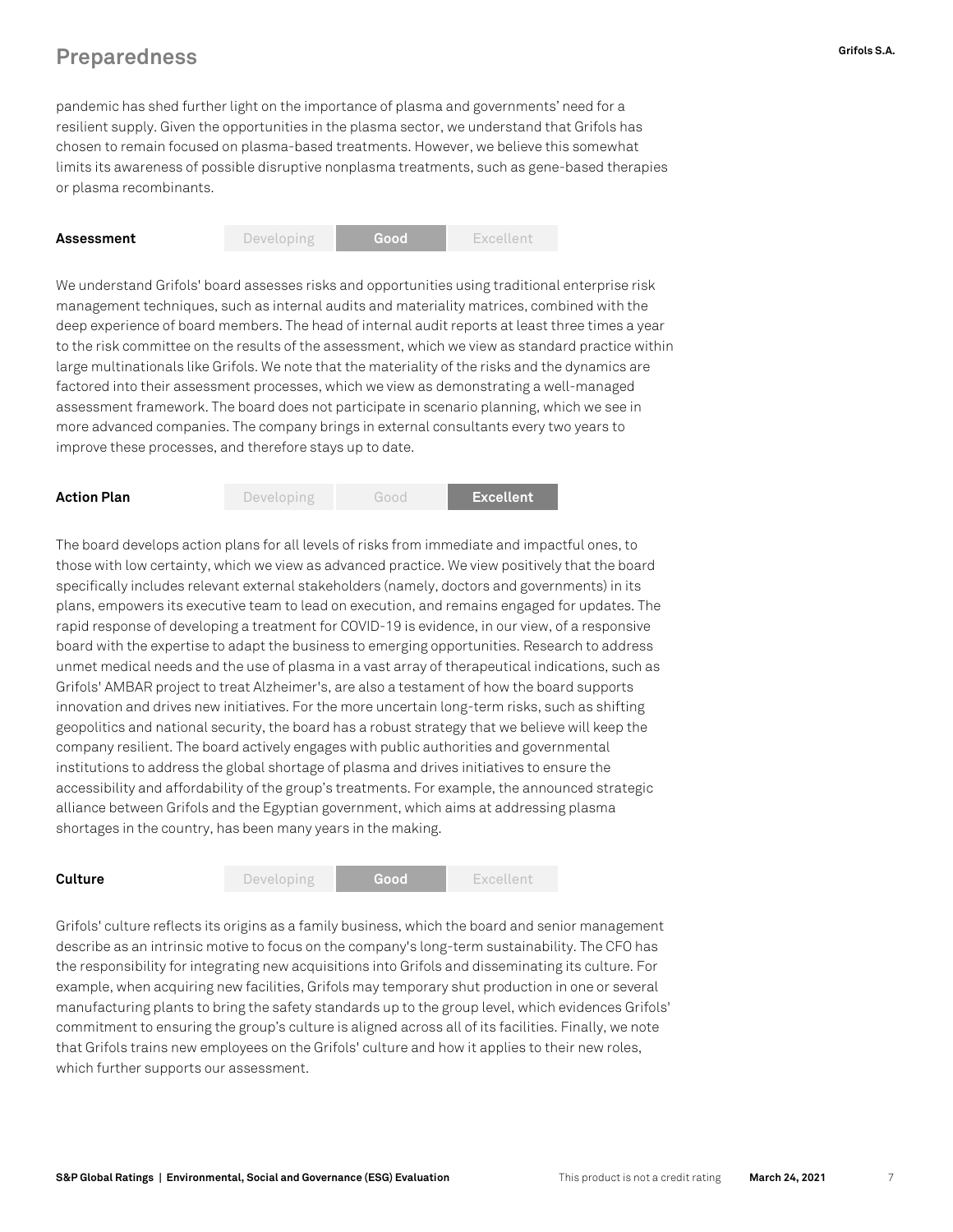#### **Preparedness Grifols S.A.**

The action plans set out by the board are clearly executed by executive management. We view positively the successful joint ventures and other strategic partnerships, combined with a strong series of announced new deals that often are negotiated over many years. For instance, we view positively Grifols' successful entry into the fast growing and unserved Chinese market, through the 26% stake acquisition of Shanghai RAAS. In China, plasma-based treatments are the only viable option, as there isn't much availability of other more expensive products, such as plasma recombinants. Grifols also benefits from an active innovation arm, GIANTS, that actively scans for new treatments that complement Grifols' product offering. For example, we view positively the recent Alkahest acquisition, which is a move into recombinant treatments that address agerelated diseases. This demonstrates that long-term and social factors are well embedded within the company's strategic decision-making. Finally, environmental factors are embedded within the incentives of managers that have energy management responsibilities.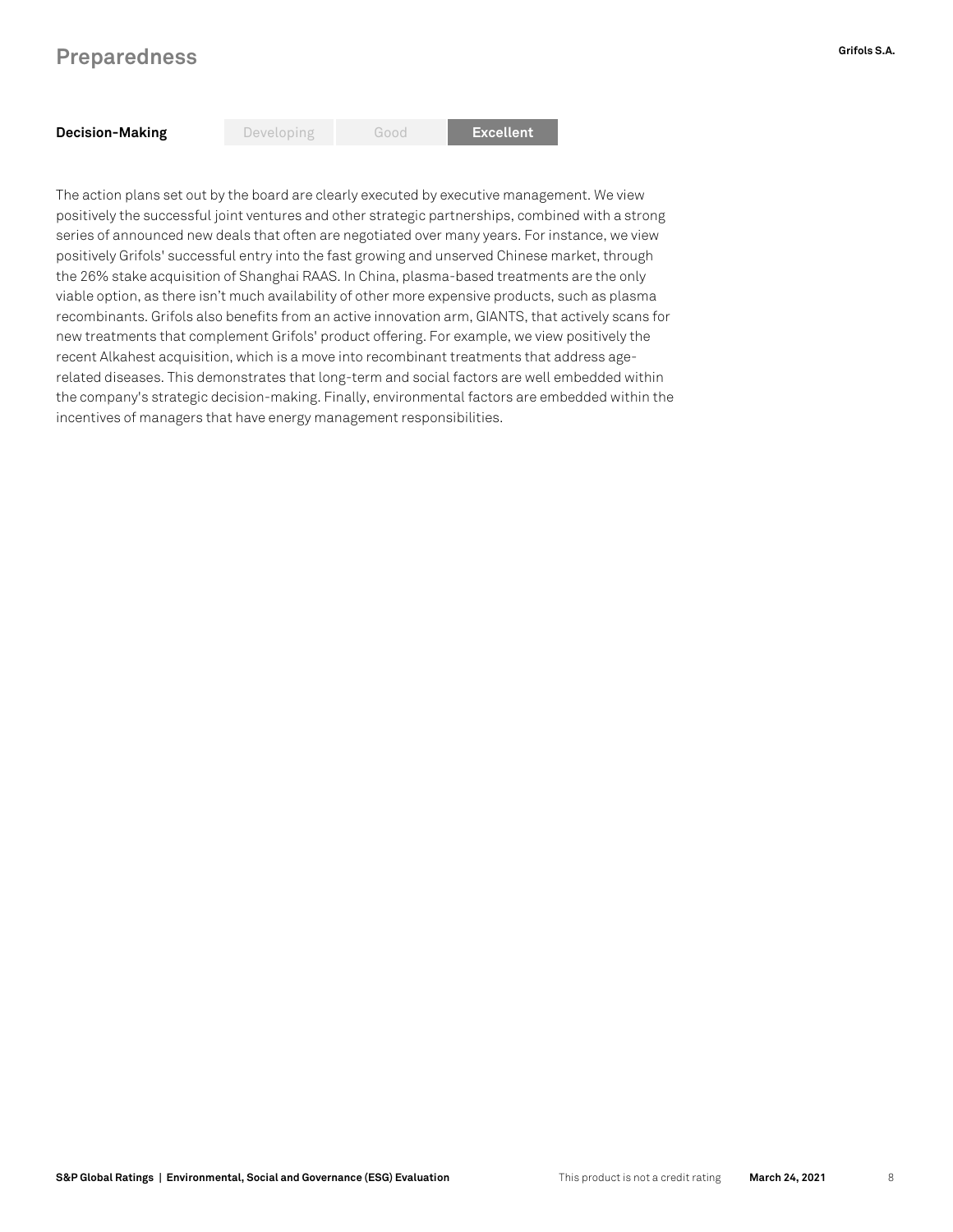### **Climate-Related Financial Disclosure**

#### **TCFD Recommendations Alignment Assessment:** Not adopted **Partially adopted** Adopted

We assessed to what extent the entity has adopted the Financial Stability Board's Taskforce on Climaterelated Financial Disclosures' (TCFD) recommendations. We do not opine on the quality of the entity's disclosure or the climate change scenario assumptions, if any; but rather comment on the number of disclosures made, based on the TCFD's suggested disclosure list. Based on the entity's publicly available information, in our opinion Grifols S.A. has partially adopted the TCFD's recommended disclosures.

Grifols describes its main climate-related risks and opportunities. It also classifies the risks by time horizon and describes their potential financial impacts. Grifols considers the risks assessed for its business might not have any material impact on its operations and hence it does not conduct any scenario analysis. However, the company's climate strategy includes qualitative analysis of future physical scenarios. Grifols discloses that climate-related risks are integrated to its overall risk control and management system. These risks are categorized among regulatory, market, credit, business, operational, reputational, and ESG risks. The management of those risk categories is described in the integrated annual report and the CDP (formerly the Carbon Disclosure Project) report. It describes how climate risks are identified and assessed. It also published an environmental plan for 2020-2022 for managing climaterelated risks and explained in detail the steps it has taken to mitigate those risks. Grifols' board of directors is responsible for approving the environmental policy that specifies its commitments to mitigate climate-related risks. There is limited disclosure on the board's oversight on climate-related risks via the audit and sustainability committees. Grifols discloses the metrics it uses to measure and manage climate-related risks including scope 1, 2, and 3, energy consumed, and water, waste, and carbon intensity metrics. The company publishes climate-related targets and reports its progress annually. It specifies the tie between energy-efficiency improvements for the company and its remuneration policy. Grifols does not use any internal carbon price because it considers such information irrelevant for its operations.

| Governance                                                                                                 | <b>Strategy</b>                                                                                                                                                              | <b>Risk management</b>                                                                                                                                                 | <b>Metrics and targets</b>                                                                                                                                               |
|------------------------------------------------------------------------------------------------------------|------------------------------------------------------------------------------------------------------------------------------------------------------------------------------|------------------------------------------------------------------------------------------------------------------------------------------------------------------------|--------------------------------------------------------------------------------------------------------------------------------------------------------------------------|
| Description of the board's oversight<br>of climate-related risks and<br>opportunities.                     | Description of the climate-related<br>risks and opportunities identified<br>over the short, medium, and long<br>term.                                                        | Description of the organization's<br>processes for identifying and<br>assessing climate-related risks.                                                                 | Disclosure of the metrics used by<br>the organization to assess climate-<br>related risks and opportunities in<br>line with its strategy and risk<br>management process. |
| <b>Partially adopted</b>                                                                                   | Adopted                                                                                                                                                                      | Adopted                                                                                                                                                                | <b>Adopted</b>                                                                                                                                                           |
| Description of management's role<br>in assessing and managing climate-<br>related risks and opportunities. | Description of the impact of<br>climate-related risks and<br>opportunities on the organization's<br>businesses, strategy and financial<br>planning.                          | Description of the organization's<br>processes for managing climate-<br>related risks.                                                                                 | Disclosure of scope 1, 2 and, if<br>appropriate, 3 GHG emissions, and<br>the related risks.                                                                              |
| Adopted                                                                                                    | Adopted                                                                                                                                                                      | Adopted                                                                                                                                                                | <b>Adopted</b>                                                                                                                                                           |
|                                                                                                            | Description of the resilience of the<br>organization's strategy, taking into<br>consideration different climate-<br>related scenarios, including a 2°C<br>or lower scenario. | Description of how processes for<br>identifying, assessing and<br>managing climate-related risks are<br>integrated into the organization's<br>overall risk management. | Description the targets used by the<br>organization to manage climate-<br>related risks and opportunities and<br>performance against targets.                            |
|                                                                                                            | <b>Partially adopted</b>                                                                                                                                                     | Adopted                                                                                                                                                                | Adopted                                                                                                                                                                  |
|                                                                                                            |                                                                                                                                                                              |                                                                                                                                                                        |                                                                                                                                                                          |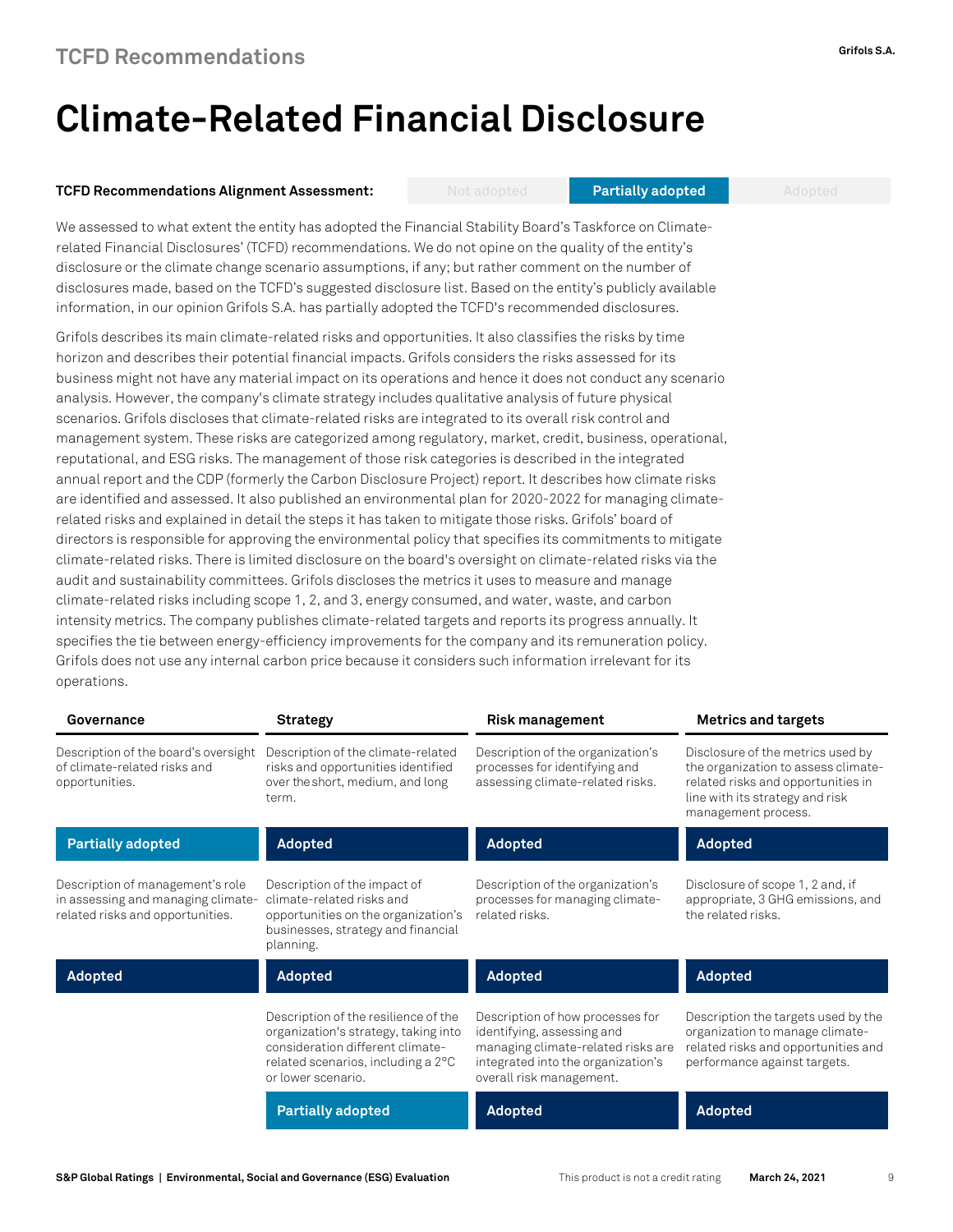### <span id="page-9-0"></span>**Sector And Region Risk**

**Primary sector Health care Primary operating regions Comparished States, Germany** Spain, United States, Germany

#### **Sector Risk Summary**

Grifols operates exclusively in the health care sector.

#### Environmental exposure

The health care sector includes health care providers (for profit and not-for-profit), pharmaceuticals, biotech, and suppliers of health care equipment and devices. Although generally well managed, health care companies have exposure to environmental risks related to energy use, water use, and waste discharge. The industry uses a lot of water and energy, particularly in pharmaceuticals and health care providers. However, compared with other industries, health care companies are not heavy users of land or fossil fuels, and GHG emissions are relatively low. Proper handling and disposal of toxic materials, whether bio-hazardous materials generated at hospitals and health care centers or toxic materials used in the manufacture of pharmaceuticals, life science products, and medical devices, is key. Climate events can represent risks but are mainly opportunities. For pharmaceutical and medical equipment companies, opportunities exist in the development of medicines and treatments to cure new climate-related diseases. However, for providers, there could be some risks from climate and environment-related diseases should the costs and demands of treating those illnesses exceed operational and financial capacity.

#### Social exposure

Social risk is the most important component of the ESG framework for the health care industry, given its critical role in society. Pressure is mounting on issues, such as the growing gap in access, pricing transparency, cost control, and the focus on increasing safety and quality of care. Longer term, demographic changes, such as aging populations in developed countries, will further increase the societal need for health care. Access to affordable medical care and medications are major themes, including companies' pricing and claims payment policies. In many geographies and segments of the population, access to affordable, quality care is difficult to obtain. In countries where the health system has diverse payors and organizational structures, some organizations provide health care and related services without compensation or for very low, often unprofitable rates. An organization's commitment to continue providing these services, for the good of the local community, will increasingly come under pressure given expected rising demand and costs. Safety is also a major risk, given that medical errors--including product recalls, misuse, and failure--could lead to public health issues, an erosion of public trust, and litigation. This could weaken a company's reputation and financial position, as highlighted by the recent opioid crisis in the U.S. Pandemics pose another social risk in terms of the ability of health care systems to manage and treat large volumes of patients while assuring the health and safety of workers and patients. Given health care's reliance on highly qualified personnel and shortages of physicians, leading to competition for physicians between subsectors, human capital management (such as promoting good working conditions, protecting employee health and safety, and retaining talent) is an important consideration.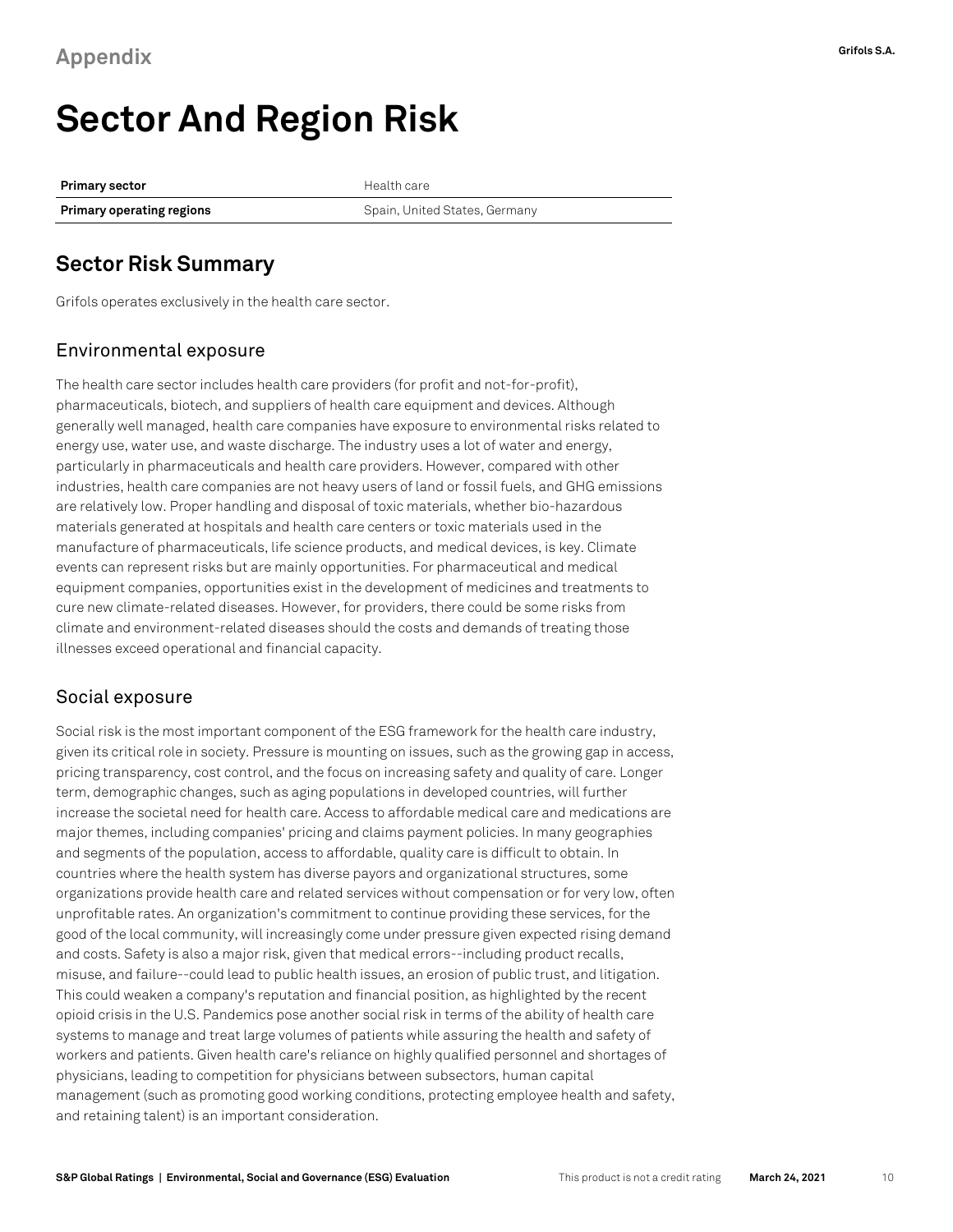### **Regional Risk Summary**

#### Spain

Spain has a strong rule of law and institutions despite, important internal political challenges including from regional independence movements. Spain's corporate governance framework for listed companies has two components: binding provisions from the company law and voluntary recommendations of the Spanish Corporate Governance Code published in 2015 by the Comisión Nacional del Mercado de Valores (CNMV), Spain's national securities commission. In January 2020 the CNMV started to review the code, proposing amendments to executive pay, voting rights, and increasing quotas for the percent of women on boards to 40% from 30%--all on a comply-orexplain basis only. The code followed significant legal reforms such as the Law 31/2014, which included binding votes on remuneration policy, stricter regulations on directors' classifications, and new ownership thresholds for shareholders' rights. By law, Spanish boards must establish committees for audits, remuneration, and nominations. Companies must disclose an annual corporate governance report. While the stock exchange does not have specific ESG requirements in its listing rules, companies of over 500 employees are implementing the EU Non-Financial Reporting Directive's recommendations, which mandate disclosing ESG (including diversity) risk.

#### United States

With robust institutions and rule-of-law standards, the U.S. demonstrates many strong characteristics but lags several other countries with respect to ESG regulations and social indicators. Income inequality is higher than in other OECD countries and has been so for over a century. Social services are similarly less generous than in most wealthy countries. Governance is characterized by a very stable political system, strong rule of law, a powerful judiciary, and effective checks and balances. Conditions of doing business are generally high. The U.S. follows a rules-based approach to corporate governance focused on mandatory compliance with requirements from the major exchanges (NYSE and NASDAQ), as well as legislation. State corporate law is also a key source of corporate governance, particularly in Delaware where over half over all U.S. listed companies and nearly 70% of Fortune 500 companies are incorporated. Exchanges mandate high standards of corporate governance. The NYSE requires companies listing on its exchange to have boards made up of a majority of independent directors and have separate remuneration and nomination committees. However, formal requirements on ESG reporting are not as established as they are in European countries. While a growing number of companies have an independent chair, the combination of CEO and chair roles is still popular. This can undermine management oversight. Remuneration continues to be a contentious point, because U.S. executive pay dwarves global pay levels. The CEO-to-worker pay ratio is everincreasing, leading to social tensions and shareholder criticism.

#### Germany

Germany has strong institutional and governance effectiveness, with great transparency and accountability. Rule of law is strong, the judiciary is independent, and corruption is viewed as a minor issue. Germany has a moderate amount of ESG regulation. While Deutsche Börse AG does not require ESG reporting as a listing rule, companies with over 500 employees are implementing the EU Non-Financial Reporting Directive's recommendations, which mandate the disclosure of ESG data like diversity and pay ratios. The German Corporate Governance Code (Kodex) is the reference document for Germany's best practices and works on a comply-or-explain basis. A new version of the Kodex came into effect on Jan. 1, 2020, when the EU Shareholder Rights Directive II was transposed into German law. Notable improvements include recommendations on board independence, as well as board oversight of related-party transactions and executive pay. While the recommendations are less specific than most European codes, companies exhibit strong governance practices. Companies are typically governed by a two-tier board system: a management board of executives that is overseen by a supervisory board comprising non-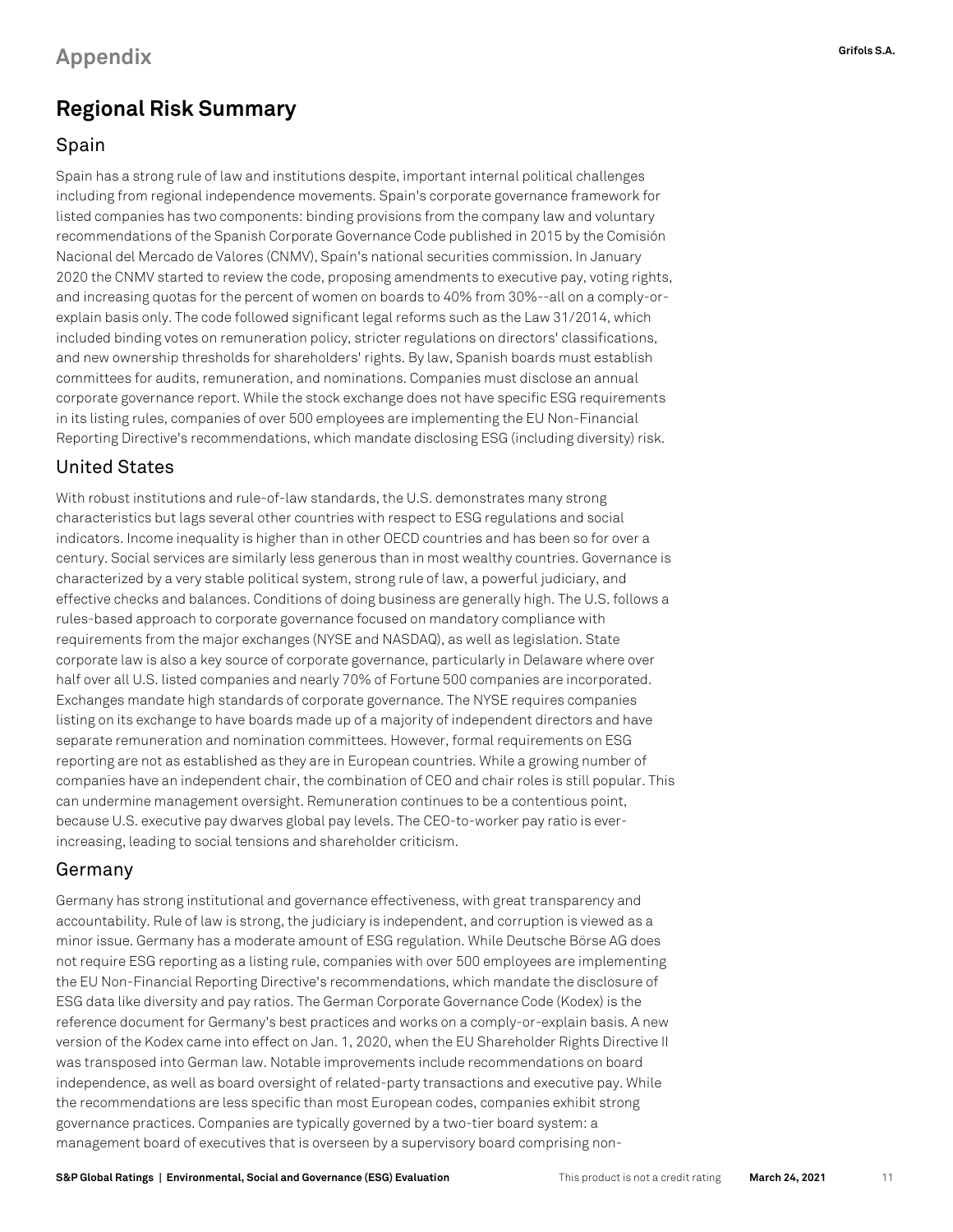### **Appendix Grifols S.A.**

executives including shareholder and employee or labor union representatives. Although not world-leading, there are corporate disclosure requirements for selected ESG aspects and both occupational pension funds and insurers must state whether and how they account for ESG considerations when managing pension fund assets under their control.

### **Related Research**

- − "The ESG Risk Atlas: Sector And Regional Rationales And Scores," published July 22, 2020
- − "Our Updated ESG Risk Atlas And Key Sustainability Factors: A Companion Guide," published July 22, 2020
- − "Environmental, Social, And Governance Evaluation: Analytical Approach," published June 17, 2020
- − "How We Apply Our ESG Evaluation Analytical Approach: Part 2," published June 17, 2020

*This report does not constitute a rating action.*